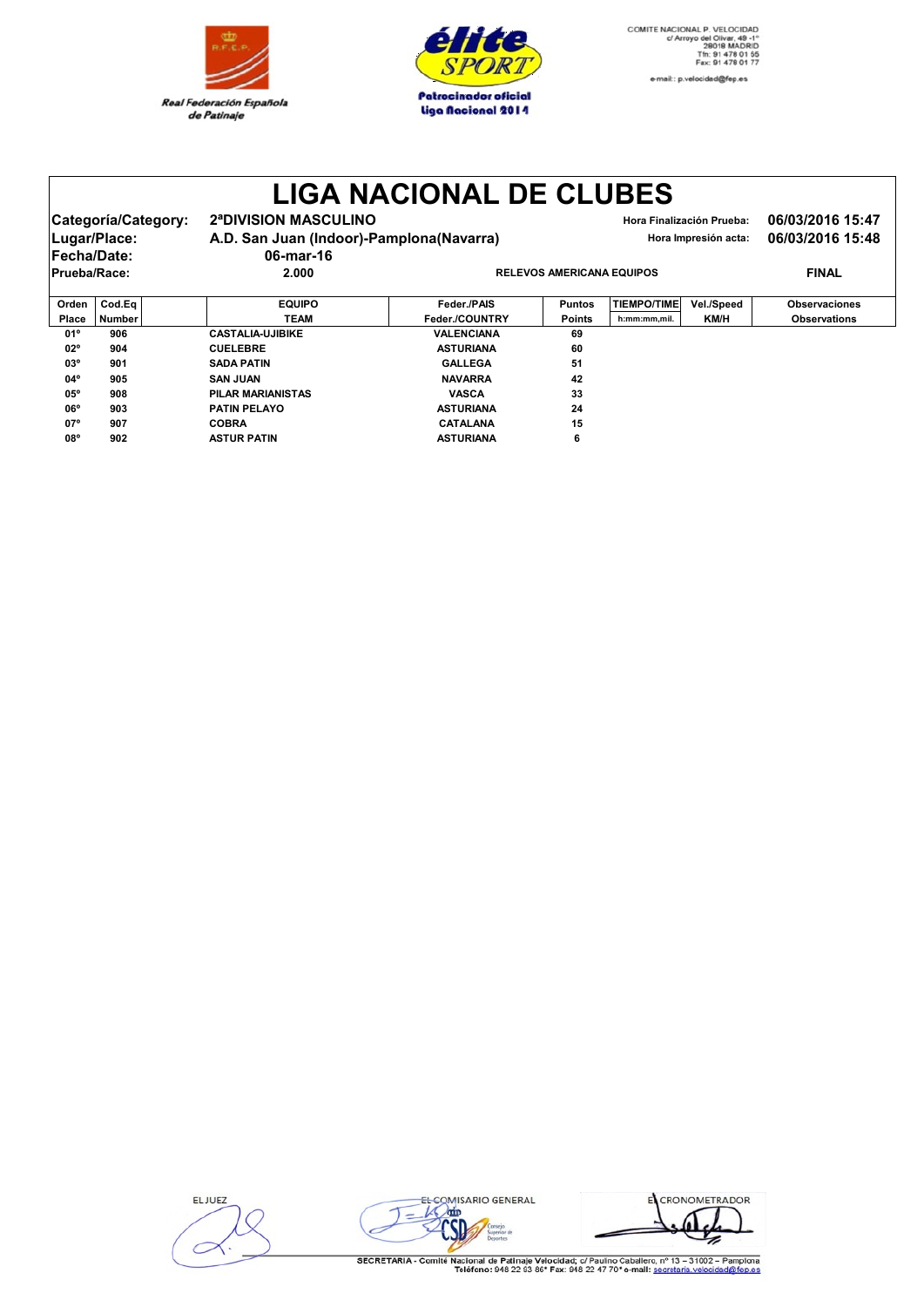



e-mail:: p.velocidad@fep.es

## **LIGA NACIONAL DE CLUBES**

**Fecha/Date: 6-mar.-16**

**Categoría/Category: 2ªDIVISION MASCULINO Hora Finalización Prueba: 06/03/2016 15:47** Lugar/Place: **A.D. San Juan (Indoor)-Pamplona(Navarra)***Hora Impresión acta:* **06/03/2016 15:48** 

 $R$  **PRIECANA EQUIPOS PINAL** 

|                | Orden Cod.Eq. | Patinador                                      | <b>EQUIPO</b>           | Feder./PAIS       | <b>Puntos</b> | <b>TIEMPO/TIME</b> | Vel./Speed | <b>Observaciones</b> |
|----------------|---------------|------------------------------------------------|-------------------------|-------------------|---------------|--------------------|------------|----------------------|
|                | Orden Team C. | Skater                                         | <b>TEAM</b>             | Feder./COUNTRY    | <b>Points</b> | h:mm:mm,mil.       | KM/H       | <b>Observations</b>  |
| 1 <sup>°</sup> | 207           | <b>LOPEZ MARTINEZ, DAVID</b>                   | <b>CASTALIA-UJIBIKE</b> | <b>VALENCIANA</b> | 13,8          |                    |            |                      |
| 1 <sup>°</sup> | 208           | <b>MARTINEZ DURAN, HUGO</b>                    | <b>CASTALIA-UJIBIKE</b> | VALENCIANA        | 13,8          |                    |            |                      |
| 1 <sup>°</sup> | 209           | MOLINA VALDERRAMA, DANIEL AAR CASTALIA-UJIBIKE |                         | VALENCIANA        | 13,8          |                    |            |                      |
| 1 <sup>°</sup> | 210           | SANTOS ALONSO, EDUARDO                         | <b>CASTALIA-UJIBIKE</b> | VALENCIANA        | 13,8          |                    |            |                      |
| 1 <sup>°</sup> | 211           | <b>TORRES CENTELLES, VÍCTOR</b>                | <b>CASTALIA-UJIBIKE</b> | VALENCIANA        | 13,8          |                    |            |                      |
| 2º             | 194           | ÁLVAREZ GONZÁLEZ, HÉCTOR                       | <b>CUELEBRE</b>         | <b>ASTURIANA</b>  | 12            |                    |            |                      |
| 2 <sup>o</sup> | 195           | AVELLA QUIRÓS, PEDRO                           | <b>CUELEBRE</b>         | <b>ASTURIANA</b>  | 12            |                    |            |                      |
| 2º             | 196           | <b>MEJÍA MEDINA, FERNANDO JOSÉ</b>             | <b>CUELEBRE</b>         | ASTURIANA         | 12            |                    |            |                      |
| 2 <sup>o</sup> | 197           | <b>QUINTANAL RODRÍGUEZ, DIEGO</b>              | <b>CUELEBRE</b>         | <b>ASTURIANA</b>  | 12            |                    |            |                      |
| 2º             | 198           | VILLAVERDE UREÑA, DANIEL                       | <b>CUELEBRE</b>         | <b>ASTURIANA</b>  | 12            |                    |            |                      |
| 3∘             | 178           | ALONSO GARCÍA, DAVID                           | <b>SADA PATIN</b>       | <b>GALLEGA</b>    | 10,2          |                    |            |                      |
| 3º             | 179           | CID LÓPEZ, DANIEL                              | <b>SADA PATIN</b>       | <b>GALLEGA</b>    | 10,2          |                    |            |                      |
| 3º             | 181           | OJUEL HERREROS, ÍÑIGO                          | <b>SADA PATIN</b>       | <b>GALLEGA</b>    | 10,2          |                    |            |                      |
| 3º             | 182           | <b>OWONA GARCIA, KEVIN</b>                     | <b>SADA PATIN</b>       | <b>GALLEGA</b>    | 10,2          |                    |            |                      |
| 3º             | 184           | <b>VICOS DEUS, MARCOS</b>                      | <b>SADA PATIN</b>       | <b>GALLEGA</b>    | 10,2          |                    |            |                      |
| 4º             | 200           | <b>LOPEZ CRISTOBAL, ANDER</b>                  | <b>SAN JUAN</b>         | <b>NAVARRA</b>    | 8,4           |                    |            |                      |
| 4º             | 202           | ORORBIA ARAMENDIA, DAVID                       | <b>SAN JUAN</b>         | <b>NAVARRA</b>    | 8,4           |                    |            |                      |
| 4º             | 204           | PENA NARCISO, ALVARO                           | <b>SAN JUAN</b>         | <b>NAVARRA</b>    | 8,4           |                    |            |                      |
| 4º             | 205           | <b>SENOSIAIN ELARRE, JON</b>                   | <b>SAN JUAN</b>         | <b>NAVARRA</b>    | 8,4           |                    |            |                      |
| 4º             | 206           | <b>VERGARA CONTRERAS, RAUL</b>                 | <b>SAN JUAN</b>         | <b>NAVARRA</b>    | 8,4           |                    |            |                      |
| 5º             | 221           | LOPEZ DE DIEGO, MARIO                          | PILAR MARIANISTAS       | <b>VASCA</b>      | 6,6           |                    |            |                      |
| 5º             | 222           | <b>MUR LAMPEREZ, JORGE</b>                     | PILAR MARIANISTAS       | <b>VASCA</b>      | 6,6           |                    |            |                      |
| 5º             | 223           | RODRIGUEZ ALTUNA, JOEL                         | PILAR MARIANISTAS       | <b>VASCA</b>      | 6,6           |                    |            |                      |
| 5º             | 224           | <b>RODRIGUEZ JUSTICIA, SERGIO</b>              | PILAR MARIANISTAS       | <b>VASCA</b>      | 6,6           |                    |            |                      |
| 5º             | 226           | <b>VACAS AGORRETA, AITOR</b>                   | PILAR MARIANISTAS       | <b>VASCA</b>      | 6,6           |                    |            |                      |
| 6º             | 189           | ALONSO CANDIAL, ALVARO                         | <b>PATIN PELAYO</b>     | <b>ASTURIANA</b>  | 4,8           |                    |            |                      |
| 6º             | 190           | <b>GONZALEZ SEGURADO, JORGE</b>                | <b>PATIN PELAYO</b>     | <b>ASTURIANA</b>  | 4,8           |                    |            |                      |
| 6º             | 191           | PRIETO POMBO, IVAN                             | PATIN PELAYO            | <b>ASTURIANA</b>  | 4,8           |                    |            |                      |
| 6º             | 192           | <b>REVILLA MATA, JORGE</b>                     | <b>PATIN PELAYO</b>     | <b>ASTURIANA</b>  | 4,8           |                    |            |                      |
| 6º             | 193           | <b>SUAREZ ANGONES, PABLO</b>                   | PATIN PELAYO            | <b>ASTURIANA</b>  | 4,8           |                    |            |                      |
| 7º             | 214           | <b>GISBERT GARCIA, ORIOL</b>                   | <b>COBRA</b>            | <b>CATALANA</b>   | 3,75          |                    |            |                      |
| 7º             | 218           | <b>MORENO BALAGUE, GASTON</b>                  | <b>COBRA</b>            | <b>CATALANA</b>   | 3,75          |                    |            |                      |
| 7º             | 219           | NIETO GUARASA, ALEX                            | <b>COBRA</b>            | <b>CATALANA</b>   | 3,75          |                    |            |                      |
| 7º             | 216           | <b>IGLESIAS RODRIGUEZ, JOSE ANTOI COBRA</b>    |                         | CATALANA          | 3,75          |                    |            |                      |
| 8º             | 186           | <b>IGLESIAS FERNANDEZ, MARCOS</b>              | <b>ASTUR PATIN</b>      | ASTURIANA         | 2             |                    |            |                      |
| 80             | 187           | IVAN BARAGAÑO, YAGO                            | <b>ASTUR PATIN</b>      | <b>ASTURIANA</b>  | 2             |                    |            |                      |
| 8º             | 188           | <b>MARTIN GARCIA, DANIEL</b>                   | <b>ASTUR PATIN</b>      | <b>ASTURIANA</b>  | 2             |                    |            |                      |

EL JUEZ

EL COMISARIO GENERAL  $L$  orin

i de

ECRONOMETRADOR z